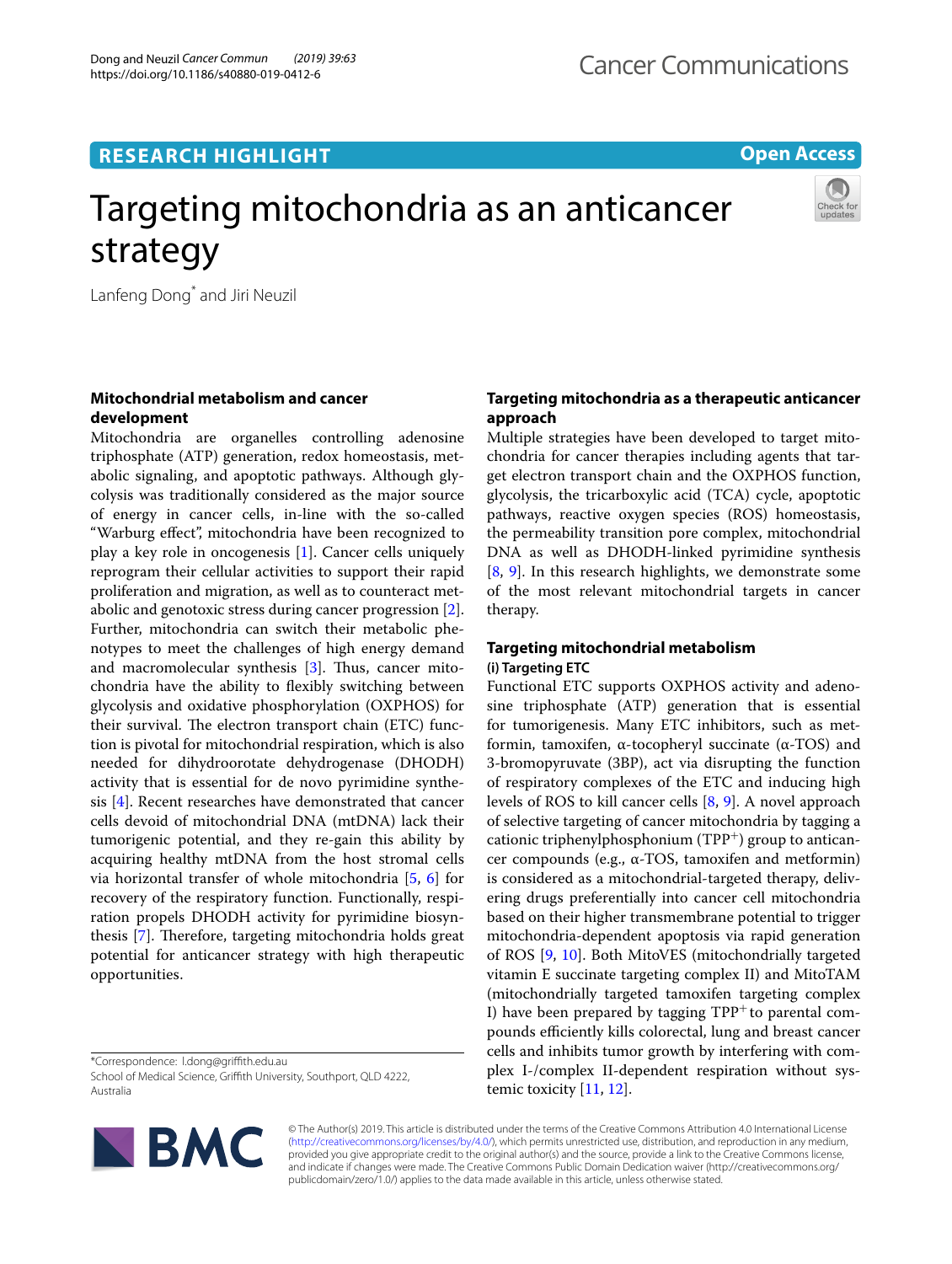#### **(ii) Targeting glycolysis and OXPHOS**

The glycolysis metabolic pathway directly affects mitochondrial function by providing key metabolic intermediates, such as pyruvate, for mitochondrial metabolism. Moreover, the ability of malignant cells to fexibly switching between glycolysis and oxidative phosphorylation appears to play a major role in multiple modes of resistance to oncogenic inhibition  $[1, 8]$  $[1, 8]$  $[1, 8]$  $[1, 8]$ . Therefore, agents that target both glycolysis and OXPHOS function hold promise as an ideal anticancer therapeutic approach. Mitochondria-targeted therapeutics in combination with glycolytic inhibitors synergistically suppress tumor cell proliferation [[9\]](#page-2-8). Hexokinase II (HKII) is a major isoform of the enzyme overexpressed in cancer cells and plays an important role in maintaining glycolytic activity. It also binds to the voltage-dependent anion channel (VDAC) on the mitochondrial outer membrane. As such, inhibition of HKII will not only inhibit glycolysis but also suppresses the anti-apoptotic efects of the HKII–VDAC interaction. Several hexokinase inhibitors have been found to suppress cancer growth. FV-429 is a synthetic flavone with potent activity to induce apoptosis in cancer cells by inhibition of glycolysis via suppression of HKII and impairing mitochondrial function via interfering with the HKII–VDAC interaction, leading to activation of mitochondrial-mediated apoptosis. Metformin, a drug commonly used to treat diabetes, can suppress multiple types of cancers [[13,](#page-2-12) [14](#page-2-13)]. Recent report showed that metformin inhibits HKII in lung carcinoma cells to decrease glucose uptake and phosphorylation. Combining metformin with 2-deoxyglucose (2-DG), a glycolysis inhibitor, depleted ATP in a synergistic manner and showed a strong synergy for the combined therapeutic efect in pancreatic cancer cells. The mitochondria-targeted drug, mitochondria-targeted carboxy-proxyl (Mito-CP) in combination with 2-DG led to signifcant tumor regression, suggesting that dual targeting of mitochondrial bioenergetic metabolism and glycolytic inhibitors may ofer a promising chemotherapeutic strategy [[15\]](#page-2-14).

## **(iii) Targeting the TCA cycle**

The TCA cycle is a source of electrons that feed into the ETC to drive the electrochemical proton gradient required for ATP generation. Isocitrate dehydrogenases 1 and 2 (IDH1, IDH2) catalyzes the conversion of isocitrate to α- ketoglutarate, playing a critical role in tumorigenesis [\[9\]](#page-2-8). Mutations in IDH1 and IDH2 have been found in different human cancers  $[16]$  $[16]$  that render them as promising targets for anticancer therapy. Inhibitors of IDHs such as AGI-5198, AGI-6780, AG-120, AG-221, 3BP, and dichloroacetate possess high anticancer potential in a broad range of cancer types [[8,](#page-2-7) [17](#page-2-16)].

# **Targeting apoptotic pathways and ROS homeostasis**

## **(i) Targeting Bcl‑2 family proteins**

Bcl-2, Bcl-xL, Bax, and Bak are important in the intrinsic apoptotic pathway. Venetoclax, currently approved for use in patients with chronic lymphocytic leukemia [\[18](#page-2-17)], navitoclax, TW-37, GX15-070 and BM-1197, are Bcl-2 or Bcl-xL inhibitors with anticancer activity in a broad range of cancer types [[8\]](#page-2-7). Compounds such as Gossypol, Navitoclax, ABT-737 and α-TOS act as mimetics of the Bcl-2 homology-3 domains to kill cancer cells through the activation of post-mitochondrial apoptotic signaling  $[17]$  $[17]$ .

## **(ii) Targeting redox‑regulating enzymes and ROS production**

Electron transport chain is the major site of ROS production, and high level of ROS released due to interference with the ECT complexes cause cellular damage. Oxymatrine was reported to efficiently kill human melanoma cells by generating high levels of ROS. Capsaicin, casticin, and myricetin display anticancer activity by increasing ROS generation, leading to the disruption of mitochondrial transmembrane potential in cancer cells [\[8\]](#page-2-7). Promoting mitochondrial ROS production to induce cancer cell death may enhance the activity of chemotherapy [\[15](#page-2-14)]. By coupling triphenylamine (TPA) with the fuorophore BODIPY, a novel mitochondrial-targeted fuorescent probe BODIPY-TPA was shown to induce apoptosis in gastric cancer via disruption of the mitochondrial redox balance and ROS accumulation [[19\]](#page-2-18).

In summary, mitochondria play a key role in cell survival and apoptosis. Mitochondrial respiration supports ATP production and is also essential for tumorigenesis. Targeting mitochondrial metabolism presents a new concept to efective cancer therapeutics.

#### **Abbreviations**

ATP: adenosine triphosphate; OXPHOS: oxidative phosphorylation; ETC: electron transport chain; DHODH: dihydroorotate dehydrogenase; TCA cycle: tricarboxylic acid cycle; ROS: reactive oxygen species; α-TOS: α-tocopheryl succinate; 3BP: 3-bromopyruvate; TPP<sup>+</sup>: cationic triphenylphosphonium; MitoVES: mitochondrially targeted vitamin E succinate; MitoTAM: mitochondrially targeted tamoxifen; HKII: hexokinase II; VDAC: voltage-dependent anion channel; 2-DG: 2-deoxyglucose; IDH1/IDH2: isocitrate dehydrogenases1/2; TPA: triphenylamine.

## **Acknowledgements**

Not applicable.

#### **Authors' contributions**

LD wrote the manuscript. Both authors read and approved the fnal manuscript.

#### **Funding**

Not applicable.